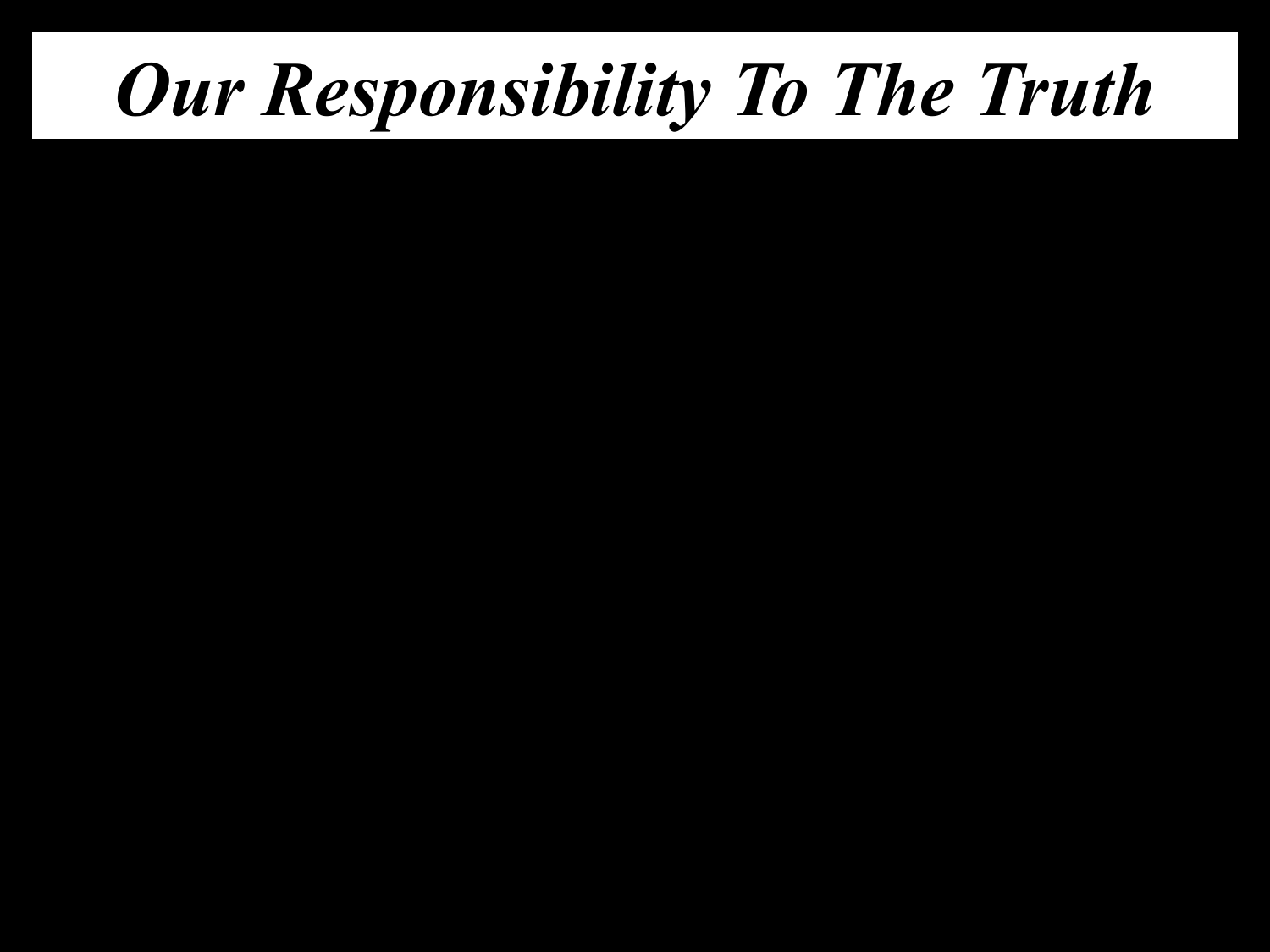#### *BE ESTABLISHED IN THE TRUTH*

- § **II Peter 1:12**
- § **Colossians 2:7,8**
- § **Hebrews 13:9**
- § **Ephesians 4:14**
- § **I Peter 4:11**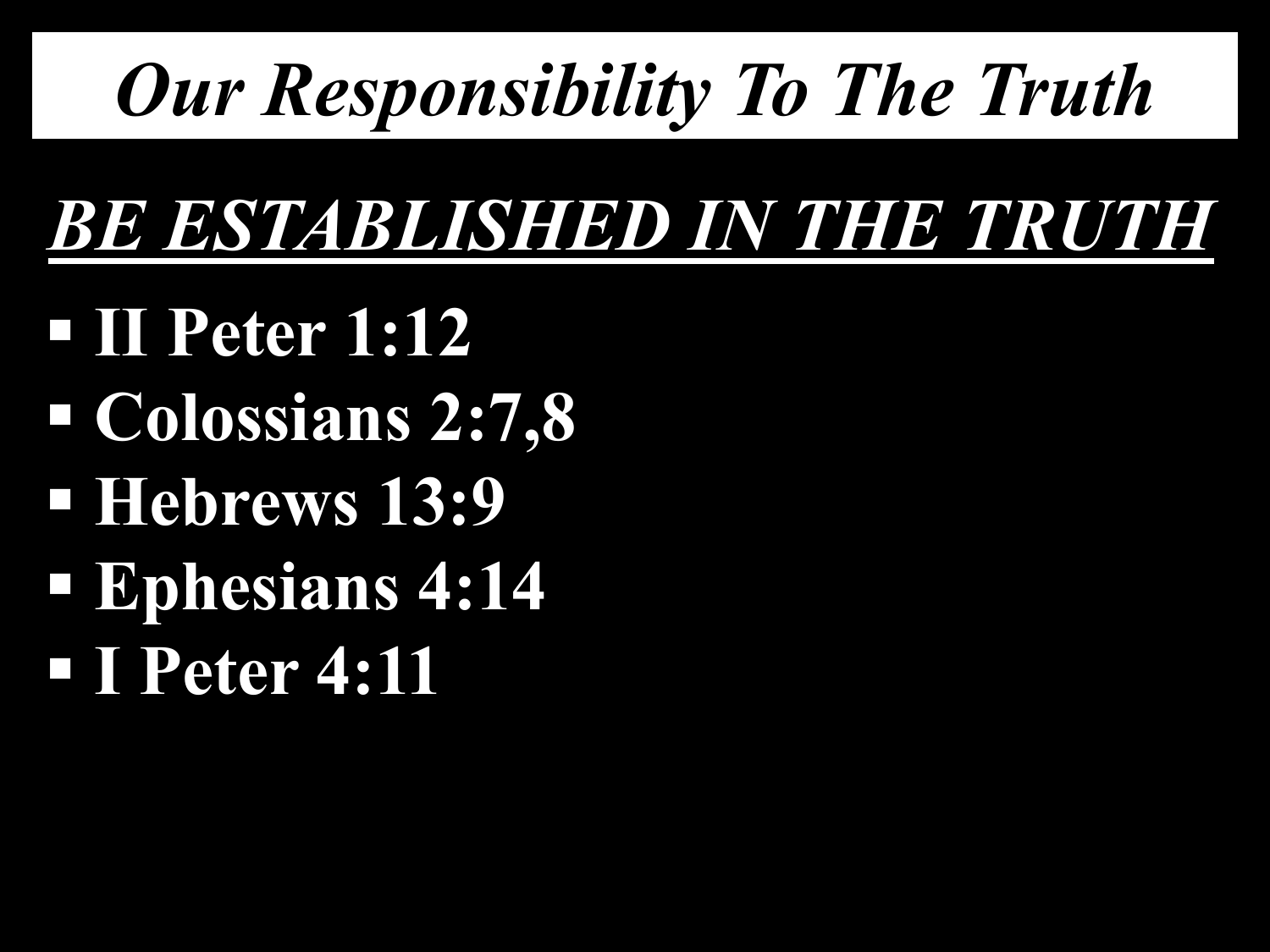#### *RIGHTLY DIVIDE THE TRUTH*

- § **II Timothy 2:15**
- § **Acts 20:27**
- § **II Corinthians 4:2**
- § **A Text Without A Context Is A Mere Pretext (Ex: I Corinthians 1:17)**  § **Do Not Twist Scripture (II Pet. 3:16)**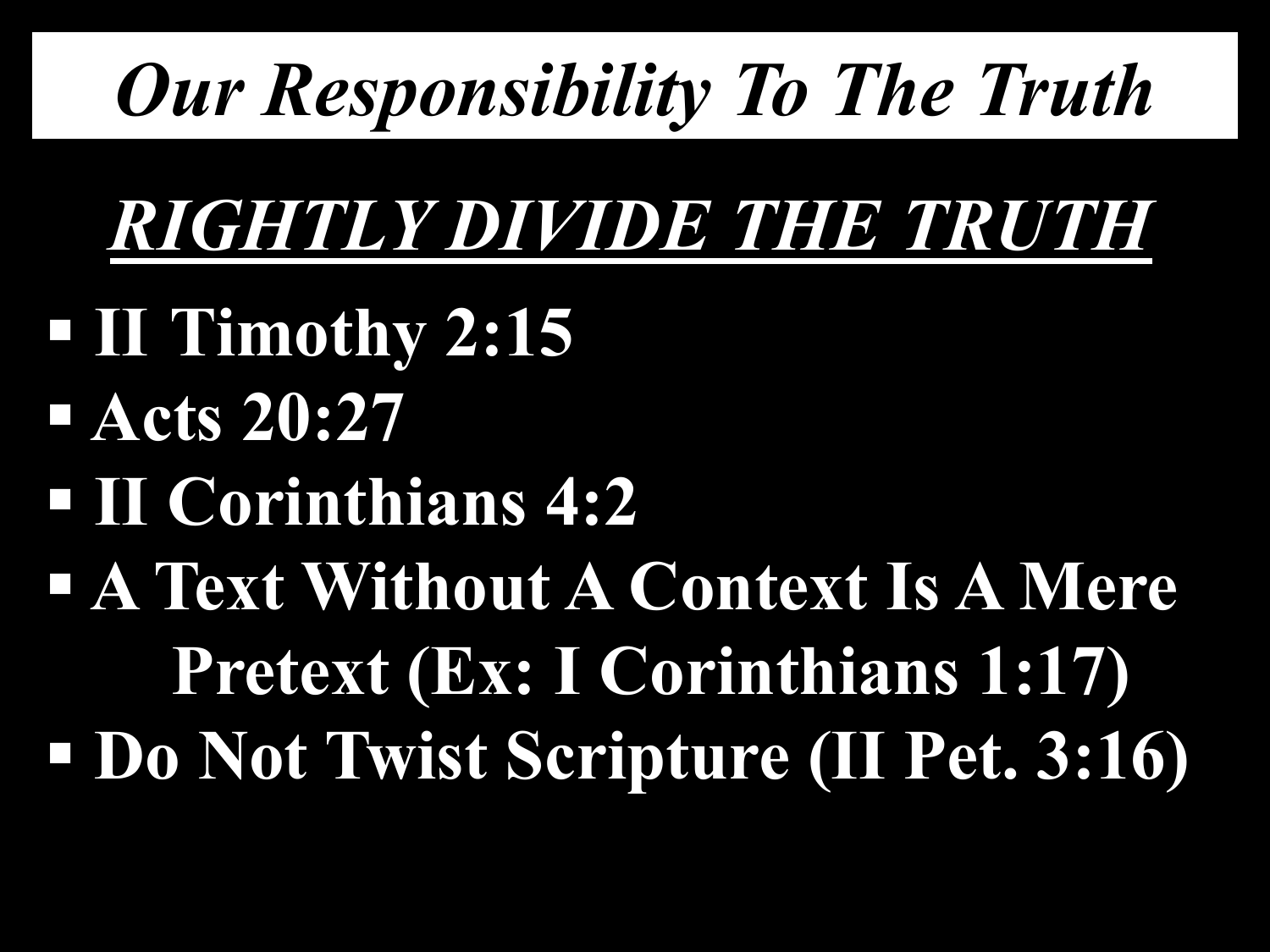#### *SPEAK THE TRUTH IN LOVE*

- § **Ephesians 4:15**
- § **II Timothy 4:2**
- *<u>Preaching needs to be balanced!</u>*
- § **Our motivation is love for souls!** 
	- § **Ecclesiastes 12:7**
	- § **I Corinthians 13:4-8**
	- § **Revelation 3:19**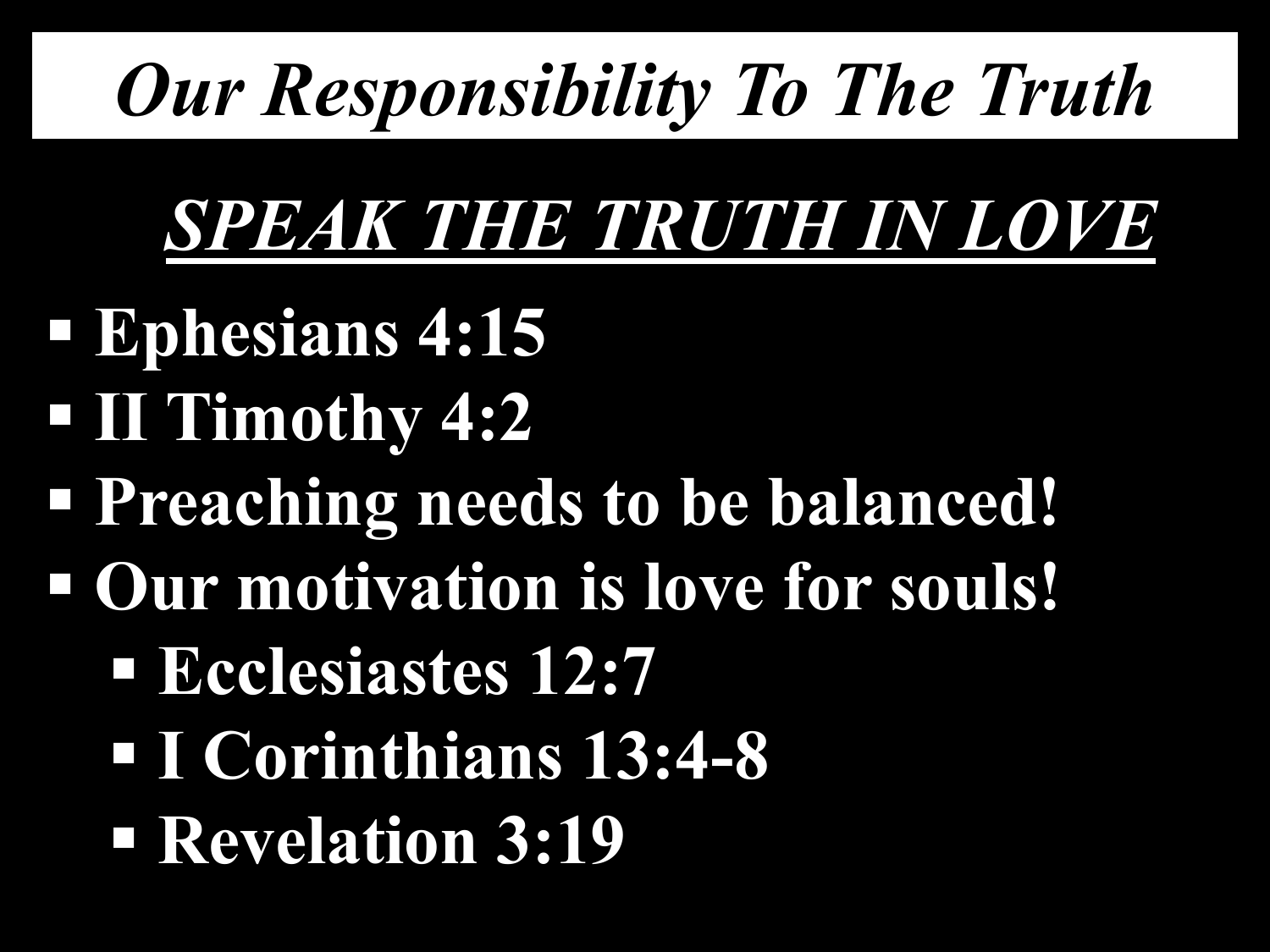## *SPEAK FORTH THE WORDS OF TRUTH*

- § **Acts 26:25**
- § **Haggai 2:19, I Corinthians 3:6**
- § **Word of God Builds Up Acts 20:32**
- § **Word of God Convinces Titus 1:9**
- § **Jeremiah 23:29**
- § *Word of Warning***: Galatians 4:16**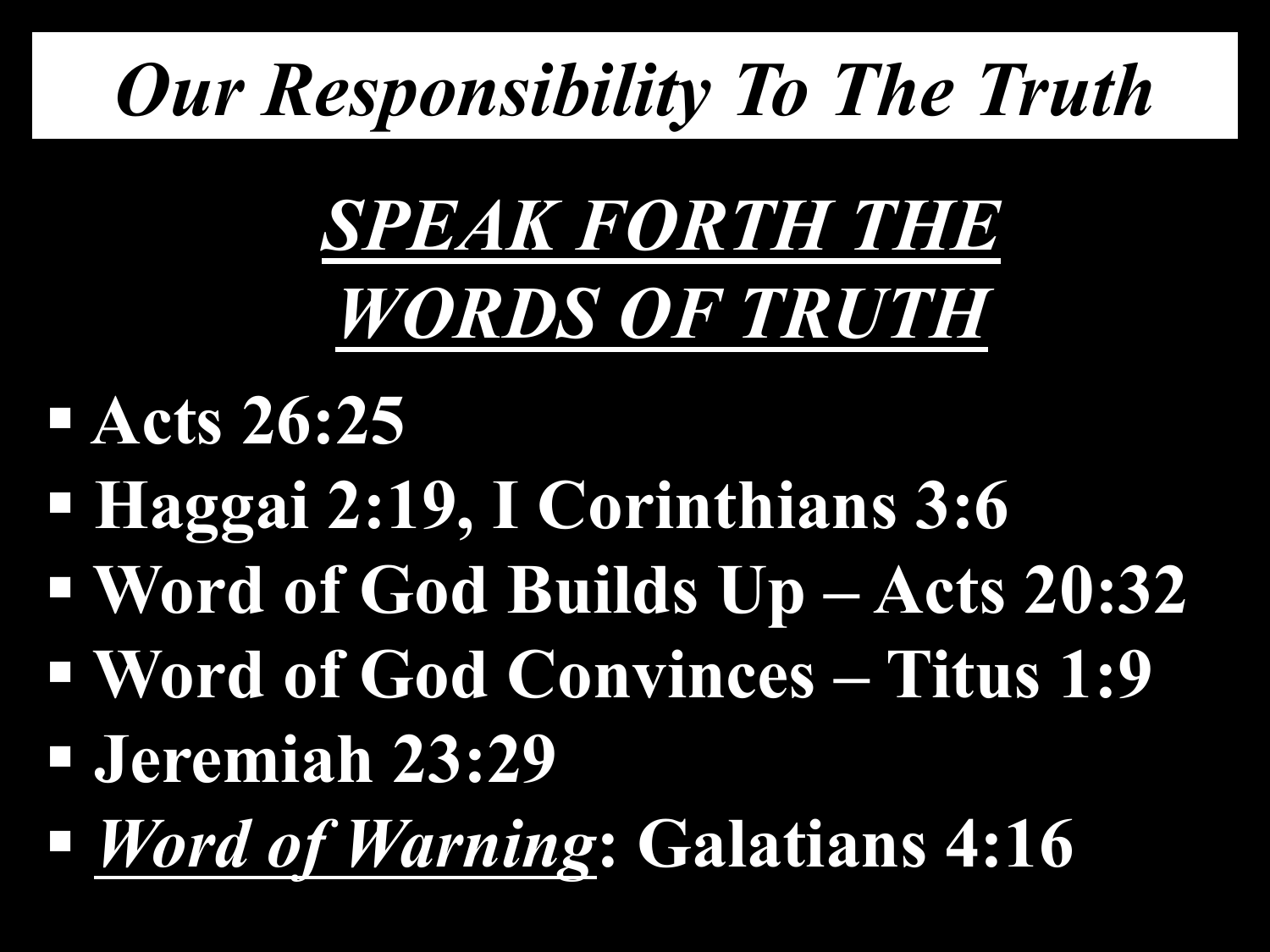#### *BUY THE TRUTH*

- § **Proverbs 23:23**
- § **Matthew 13:44,46**
- § **Psalm 119:72,127**
- § **Job 28:12-19**